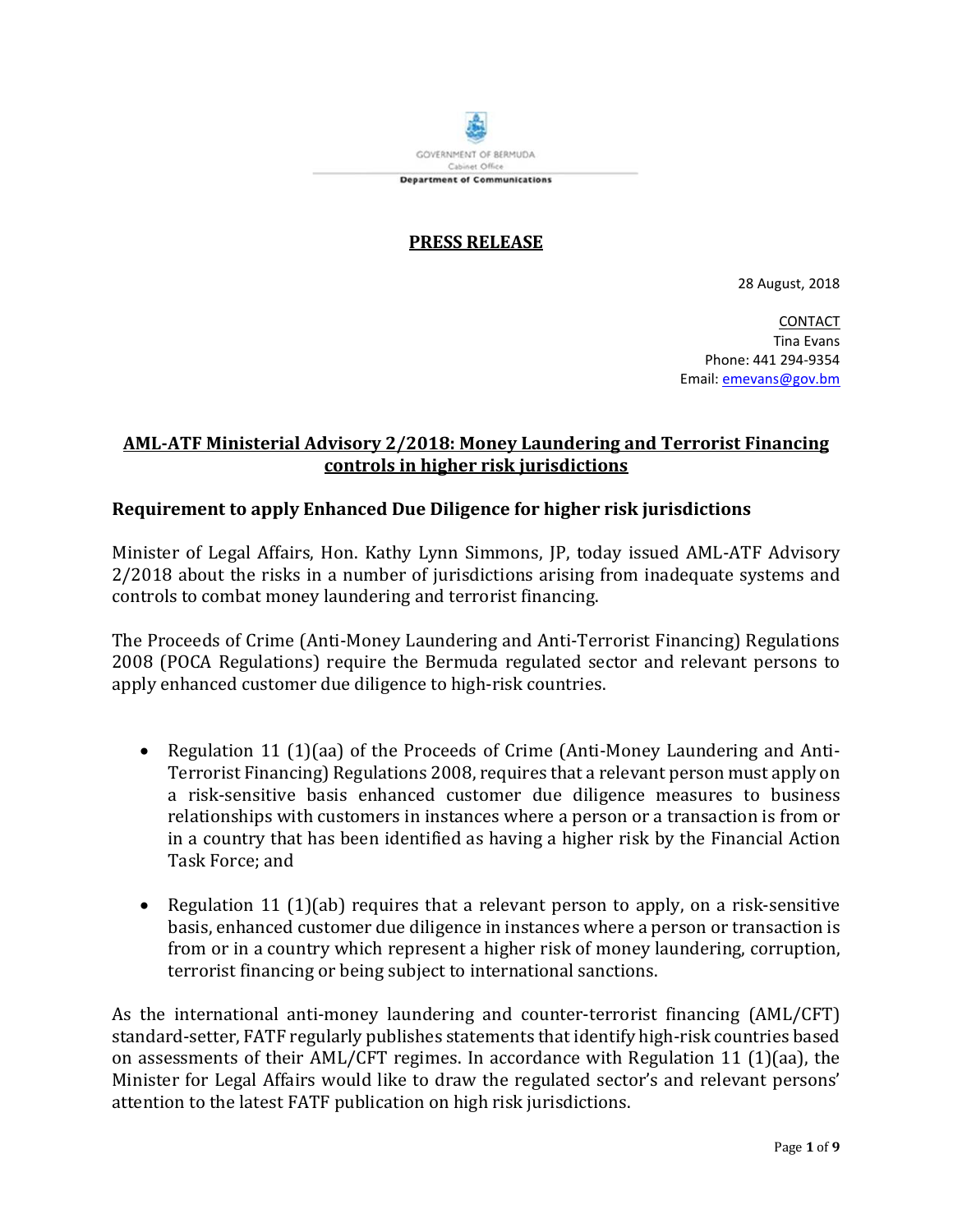# FATF Public Statement

On 29 June, 2018 FATF published two statements identifying jurisdictions with strategic deficiencies in their AML/CFT regimes. These statements are included at Annex A and Annex B.

In response to the latest FATF statements, the Minister of Legal Affairs advises the regulated sector and relevant persons to consider the following:

| <b>Minister of Legal</b> | Consider as a high risk | Consider as high      | Take appropriate      |
|--------------------------|-------------------------|-----------------------|-----------------------|
| <b>Affairs Advice:</b>   | and apply counter       | risk and <b>apply</b> | actions to minimise   |
|                          | measures and            | enhanced due          | the associated risks, |
|                          | enhanced due            | diligence             | which may include     |
|                          | diligence measures      | measures in           | enhanced due          |
|                          | in accordance with the  | accordance with the   | diligence measures    |
|                          | risks                   | risks                 | in high risk          |
|                          |                         |                       | situations            |
| Jurisdictions:           | People's<br>Democratic  | Iran*                 | Ethopia               |
|                          | Republic of Korea*      |                       | Pakistan              |
|                          | (DPRK)                  |                       | Serbia                |
|                          |                         |                       | Sri Lanka             |
|                          |                         |                       | Syria <sup>*</sup>    |
|                          |                         |                       | Trinidad<br>and       |
|                          |                         |                       | Tobago                |
|                          |                         |                       | Tunisia*              |
|                          |                         |                       | Yemen*                |

**To ensure that an appropriate determination of the risks relating to these jurisdictions can be carried out, it is important that the annexed statements are read in their entirety. All financial institutions and relevant persons, in the implementation of their systems and controls to combat financial crime, should give consideration to the FATF assessments and take appropriate actions in light of the associated risks.**

\*These jurisdictions are subject to sanctions measures at the time of publication of this notice which require firms to take additional measures, in accordance with the International<br>Sanctions Regulations 2013. Details can be found here: Sanctions Regulations 2013. Details can be found here: <https://www.gov.bm/sites/default/files/International-Sanctions-Regulations-2013-v2.pdf>

Please see the following links for more information about international sanctions: <https://www.gov.bm/international-sanctions-measures> and [https://www.gov.uk/government/collections/financial-sanctions-regime-specific](https://www.gov.uk/government/collections/financial-sanctions-regime-specific-consolidated-lists-and-releases)[consolidated-lists-and-releases](https://www.gov.uk/government/collections/financial-sanctions-regime-specific-consolidated-lists-and-releases)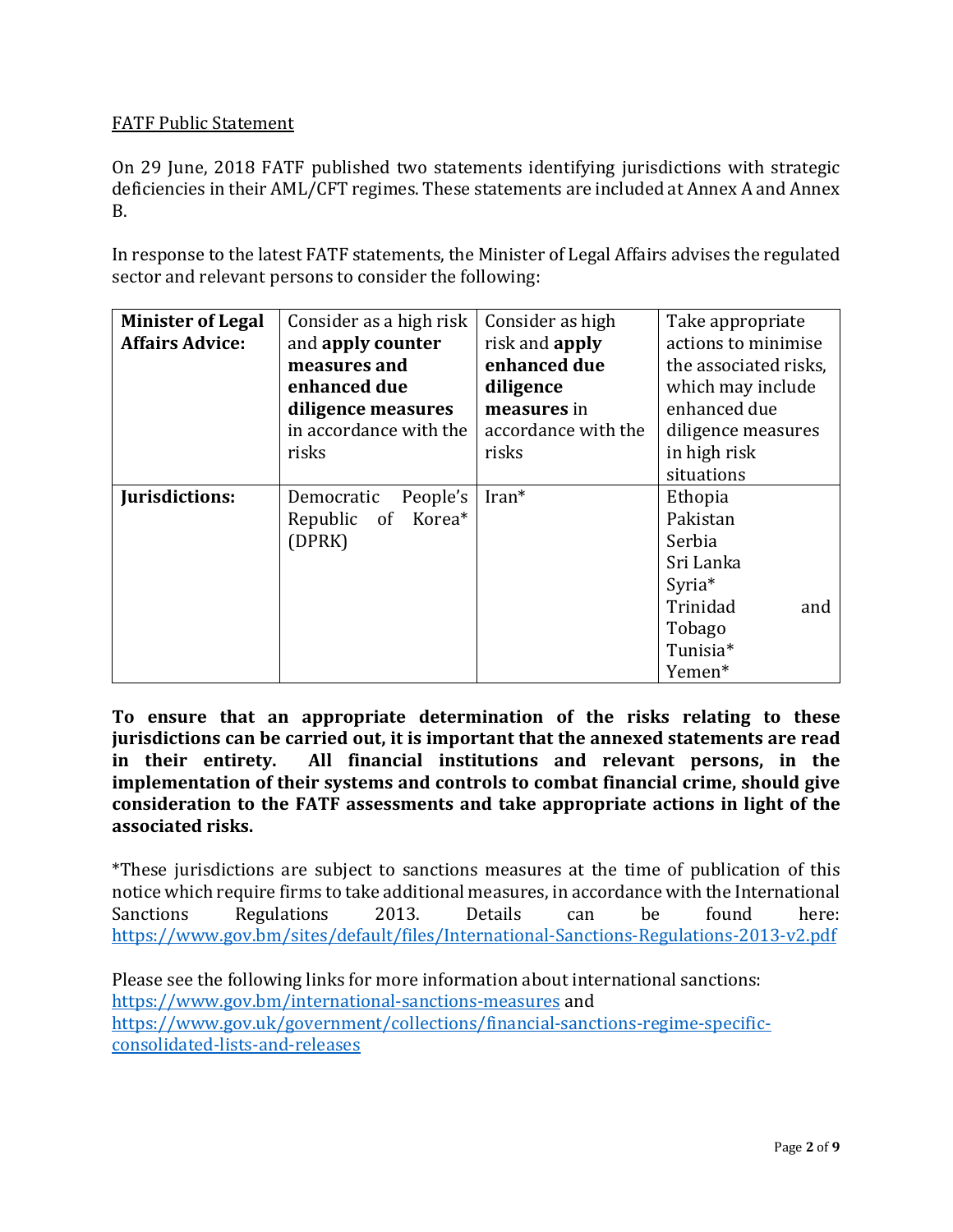# **Background Information**

- 1. This Advisory replaces all previous advisory notices issued by the Minister of Legal Affairs on this subject.
- 2. The Financial Action Task Force is an inter-governmental body established by the G7 in 1989 and today its members include 35 member jurisdictions and two regional organisations (the European Commission and the Gulf Co-Operation Council).
- 3. The Bermuda Government's strategy is to use financial tools to deter crime and terrorism; detect it when it happens; and disrupt those responsible and hold them accountable for their actions. The FATF is central to Bermuda's international objectives within this strategy.
- 4. The Proceeds of Crime (Anti-Money Laundering and Anti-Terrorist Financing) Regulations 2008 require the regulated sector and relevant persons to put in place policies and procedures in order to prevent activities related to money laundering and terrorist financing. The regulated sector and relevant persons are also required to apply enhanced customer due diligence and enhanced ongoing monitoring on a risk-sensitive basis in certain defined situations and in "any other situation, which by its nature can present a higher risk of money laundering or terrorist financing".
- 5. This Advisory applies to all entities and persons subject to the POCA Regulations as provided for in Regulation 4, namely:
	- a. AML/AFT regulated financial institutions;
	- b. independent professionals;
	- c. casino operators;
	- d. dealers in high value goods, who are registered with the FIA; and
	- e. real estate brokers and real estate agents.

Therefore, these sectors shall comply with the above AML-ATF Ministerial Advisory.

6. A large number of jurisdictions have not yet been reviewed by the FATF, thus the jurisdictions included in the FATF public statement and 'ongoing compliance' document are not intended to provide an exhaustive list of jurisdictions that should be considered by relevant persons to present a higher risk of money laundering or terrorist financing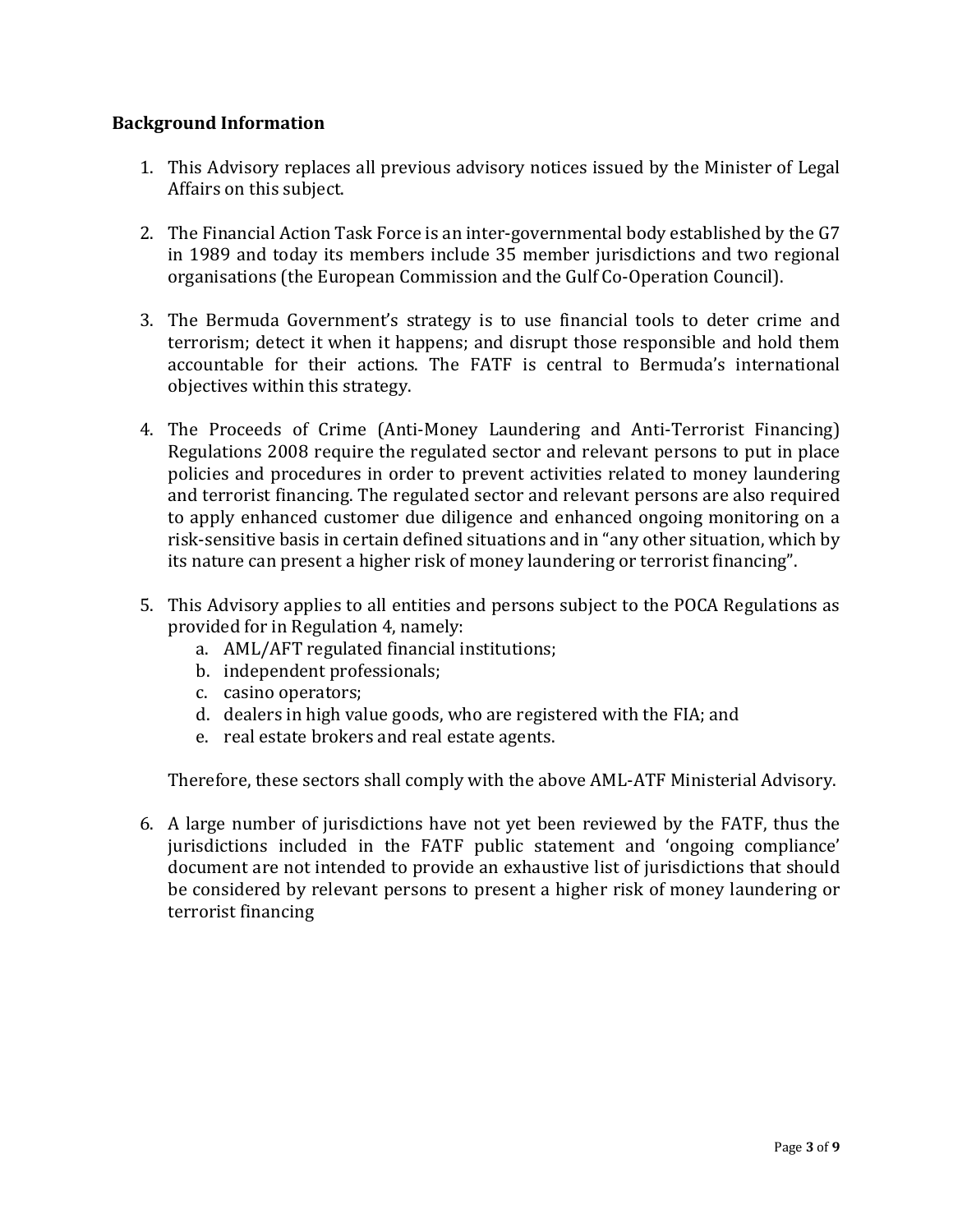# **Annex A: FATF Public Statement – June 2018**

## FATF Public Statement – 29 June 2018

*Paris, France, 29 June 2018* - The Financial Action Task Force (FATF) is the global standard-setting body for anti-money laundering and combating the financing of terrorism (AML/CFT). In order to protect the international financial system from money laundering and financing of terrorism (ML/FT) risks and to encourage greater compliance with the AML/CFT standards, the FATF identifies jurisdictions that have strategic deficiencies and works with them to address those deficiencies that pose a risk to the international financial system.

*Jurisdiction subject to a FATF call on its members and other jurisdictions to apply countermeasures to protect the international financial system from the ongoing and substantial money laundering and financing of terrorism (ML/FT) risks.*

### **Democratic People's Republic of Korea (DPRK)**

The FATF remains concerned by the DPRK's failure to address the significant deficiencies in its antimoney laundering and combating the financing of terrorism (AML/CFT) regime and the serious threats they pose to the integrity of the international financial system. The FATF urges the DPRK to immediately and meaningfully address its AML/CFT deficiencies. Further, the FATF has serious concerns with the threat posed by the DPRK's illicit activities related to the proliferation of weapons of mass destruction (WMDs) and its financing.

The FATF reaffirms its 25 February 2011 call on its members and urges all jurisdictions to advise their financial institutions to give special attention to business relationships and transactions with the DPRK, including DPRK companies, financial institutions, and those acting on their behalf. In addition to enhanced scrutiny, the FATF further calls on its members and urges all jurisdictions to apply effective counter-measures, and targeted financial sanctions in accordance with applicable United Nations Security Council Resolutions, to protect their financial sectors from money laundering, financing of terrorism and WMD proliferation financing (ML/FT/PF) risks emanating from the DPRK. Jurisdictions should take necessary measures to close existing branches, subsidiaries and representative offices of DPRK banks within their territories and terminate correspondent relationships with DPRK banks, where required by relevant UNSC resolutions.

### *Jurisdictions subject to a FATF call on its members and other jurisdictions to apply enhanced due diligence measures proportionate to the risks arising from the jurisdiction*

#### **Iran**

In June 2016, the FATF welcomed Iran's high-level political commitment to address its strategic AML/CFT deficiencies, and its decision to seek technical assistance in the implementation of the Action Plan. Given that Iran provided that political commitment and the relevant steps it has taken, the FATF decided in February 2018 to continue the suspension of counter-measures.

Since November 2017, Iran has established a cash declaration regime and introduced draft amendments to its AML and CFT laws. However, Iran's action plan has expired with a majority of the action items remaining incomplete. Iran should fully address its remaining action items, including by: (1) adequately criminalising terrorist financing, including by removing the exemption for designated groups "attempting to end foreign occupation, colonialism and racism"; (2) identifying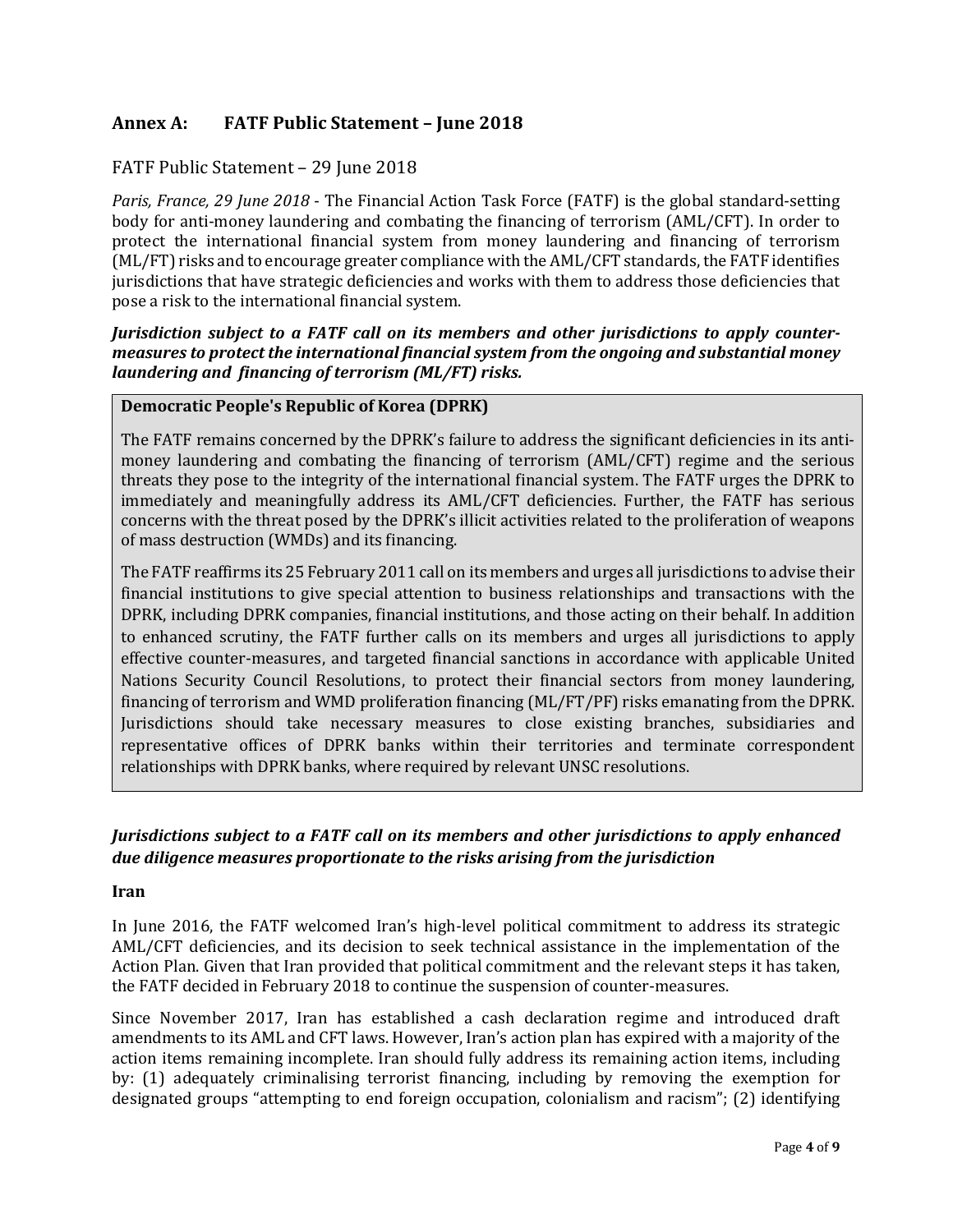and freezing terrorist assets in line with the relevant United Nations Security Council resolutions; (3) ensuring an adequate and enforceable customer due diligence regime; (4) ensuring the full independence of the Financial Intelligence Unit and requiring the submission of STRs for attempted transactions; (5) demonstrating how authorities are identifying and sanctioning unlicensed money/value transfer service providers; (6) ratifying and implementing the Palermo and TF Conventions and clarifying the capability to provide mutual legal assistance; (7) ensuring that financial institutions verify that wire transfers contain complete originator and beneficiary information; (8) establishing a broader range of penalties for violations of the ML offense; and (9) ensuring adequate legislation and procedures to provide for confiscation of property of corresponding value.

The FATF is disappointed with Iran's failure to implement its action plan to address its significant AML/CFT deficiencies. Given the Iranian government's continued efforts to finalize and pass amendments to its AML and CFT laws, the FATF decided at its meeting this week to continue the suspension of counter-measures. The FATF urgently expects Iran to proceed swiftly in the reform path to ensure that it addresses all of the remaining items in its Action Plan by completing and implementing the necessary AML/CFT reforms, in particular enacting the necessary legislation. We expect Iran to enact amendments to its AML and CFT laws and ratify the Palermo and TF Conventions in full compliance with the FATF Standards by October 2018, otherwise, the FATF will decide upon appropriate and necessary actions at that time.

Iran will remain on the FATF Public Statement until the full Action Plan has been completed. Until Iran implements the measures required to address the deficiencies identified in the Action Plan, the FATF will remain concerned with the terrorist financing risk emanating from Iran and the threat this poses to the international financial system. The FATF, therefore, calls on its members and urges all jurisdictions to continue to advise their financial institutions to apply enhanced due diligence to business relationships and transactions with natural and legal persons from Iran, consistent with FATF Recommendation 19.

\*\*\*\*\*\*\*\*\*\*\*\*\*\*\*\*\*\*\*\*\*\*\*\*\*\*\*\*\*\*\*\*\*\*\*\*\*\*\*\*\*\*\*\*\*\*\*\*\*\*\*\*\*\*\*\*\*\*\*\*\*\*\*\*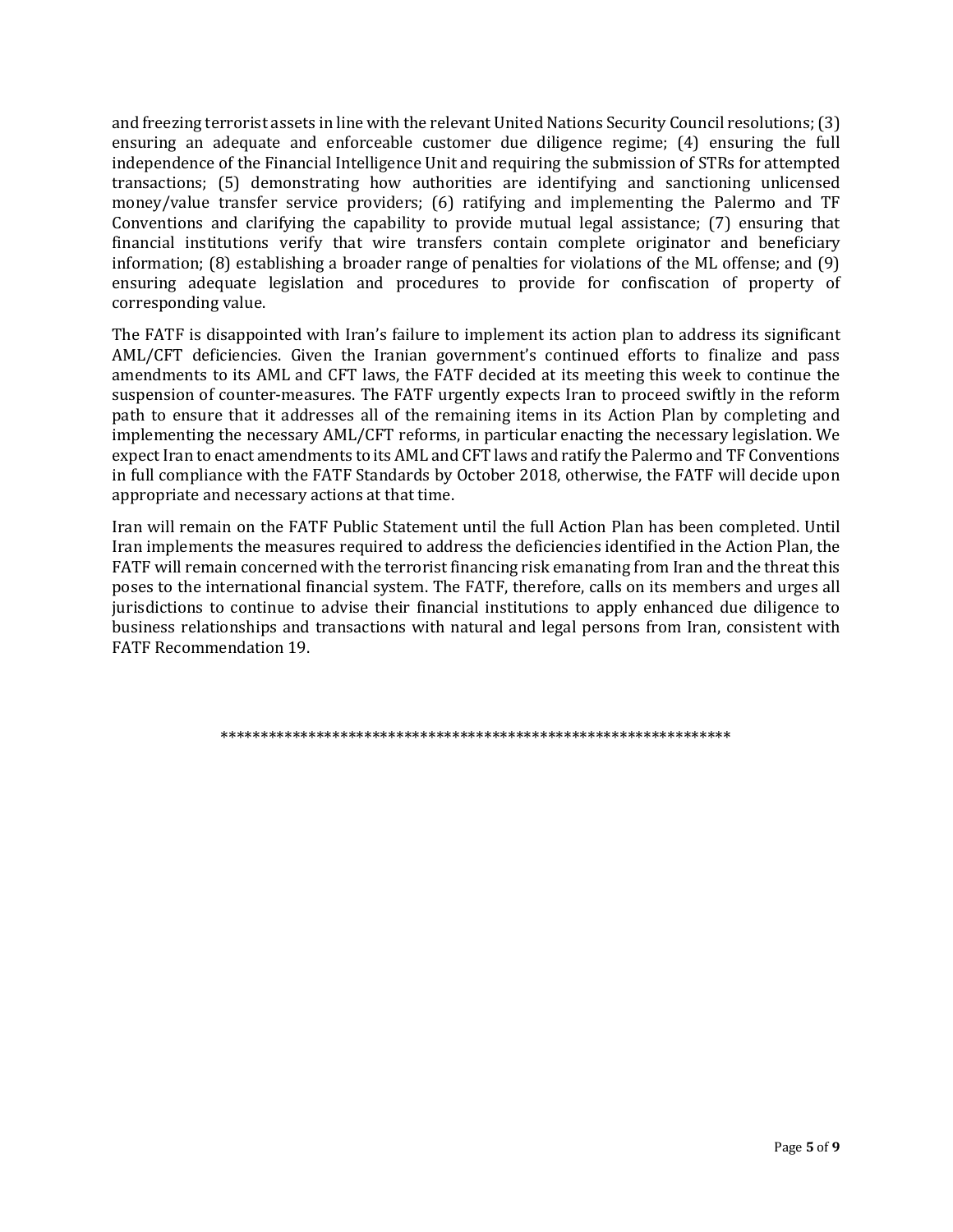# **Annex B: Improving Global AML/CFT Compliance: update on-going process – 29 June 2018**

*Paris, France, 29 June 2018* - As part of its ongoing review of compliance with the AML/CFT standards, the FATF identifies the following jurisdictions that have strategic AML/CFT deficiencies for which they have developed an action plan with the FATF. While the situations differ among each jurisdiction, each jurisdiction has provided a written high-level political commitment to address the identified deficiencies. The FATF welcomes these commitments.

A number of jurisdictions have not yet been reviewed by the FATF. The FATF continues to identify additional jurisdictions, on an ongoing basis, that pose a risk to the international financial system.

The FATF and the FATF-style regional bodies (FSRBs) will continue to work with the jurisdictions noted below and to report on the progress made in addressing the identified deficiencies. The FATF calls on these jurisdictions to complete the implementation of action plans expeditiously and within the proposed timeframes. The FATF will closely monitor the implementation of these action plans and encourages its members to consider the information presented below:

| Jurisdictions with strategic deficiencies | Jurisdictions no longer subject to the<br>FATF's on-going global AML/CFT<br>compliance process |
|-------------------------------------------|------------------------------------------------------------------------------------------------|
| Ethiopia                                  | Iraq                                                                                           |
| Pakistan                                  | Vanuatu                                                                                        |
| Serbia                                    |                                                                                                |
| Sri Lanka                                 |                                                                                                |
| Syria                                     |                                                                                                |
| <b>Trinidad and Tobago</b>                |                                                                                                |
| Tunisia                                   |                                                                                                |
| Yemen                                     |                                                                                                |

### **Ethiopia**

Since February 2017, when Ethiopia made a high-level political commitment to work with the FATF and ESAAMLG to strengthen its effectiveness and address any related technical deficiencies, Ethiopia has taken steps towards improving its AML/CFT regime, including by developing a risk-based supervision manual for the designated non-financial businesses and professions (DNFBPs) and commencing risk-based supervision for higher-risk DNFBPs and non-profit organizations (NPOs). Ethiopia should continue to work on implementing its action plan to address its strategic deficiencies, including by: (1) fully implementing the results of its national risk assessment; (2) fully integrating DNFBPs into its AML/CFT regime; (3) ensuring that the proceeds and instrumentalities of crime are confiscated; (4) consistently implementing terrorism-related targeted financial sanctions and proportionately supervising NPOs in line with a risk-based approach; and (5) establishing and implementing WMD-related targeted financial sanctions.

### **Pakistan**

In June 2018, Pakistan made a high-level political commitment to work with the FATF and APG to strengthen its AML/CFT regime and to address its strategic counter-terrorist financing-related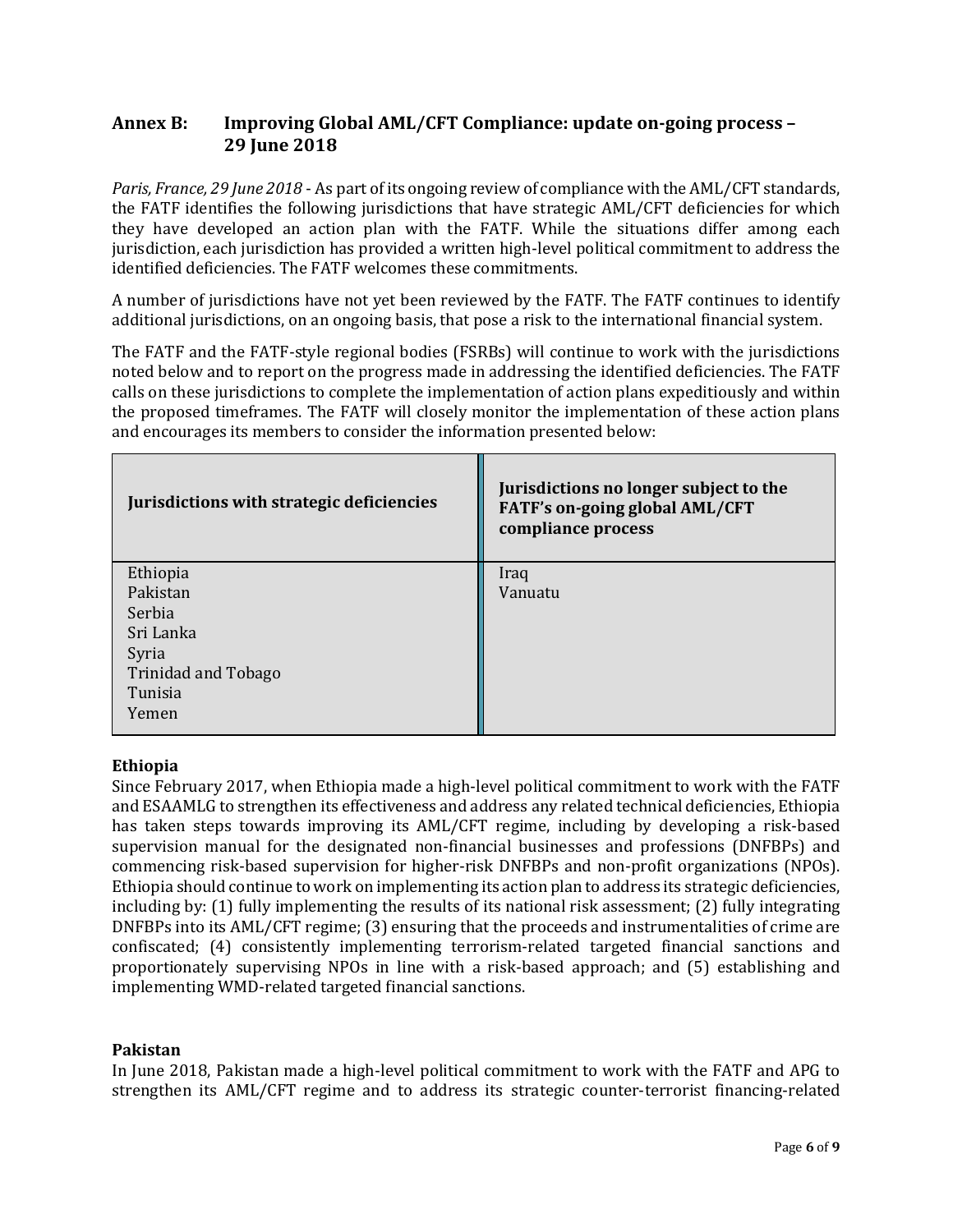deficiencies. Pakistan will work to implement its action plan to accomplish these objectives, including by: (1) demonstrating that TF risks are properly identified, assessed, and that supervision is applied on a risk-sensitive basis; (2) demonstrating that remedial actions and sanctions are applied in cases of AML/CFT violations, and that these actions have an effect on AML/CFT compliance by financial institutions; (3) demonstrating that competent authorities are cooperating and taking action to identify and take enforcement action against illegal money or value transfer services (MVTS); (4) demonstrating that authorities are identifying cash couriers and enforcing controls on illicit movement of currency and understanding the risk of cash couriers being used for TF; (5) improving inter-agency coordination including between provincial and federal authorities on combating TF risks; (6) demonstrating that law enforcement agencies (LEAs) are identifying and investigating the widest range of TF activity and that TF investigations and prosecutions target designated persons and entities, and persons and entities acting on behalf or at the direction of the designated persons or entities; (7) demonstrating that TF prosecutions result in effective, proportionate and dissuasive sanctions and enhancing the capacity and support for prosecutors and the judiciary; and (8) demonstrating effective implementation of targeted financial sanctions (supported by a comprehensive legal obligation) against all 1267 and 1373 designated terrorists and those acting for or on their behalf, including preventing the raising and moving of funds, identifying and freezing assets (movable and immovable), and prohibiting access to funds and financial services; (9) demonstrating enforcement against TFS violations including administrative and criminal penalties and provincial and federal authorities cooperating on enforcement cases; (10) demonstrating that facilities and services owned or controlled by designated persons are deprived of their resources and the usage of the resources.

#### **Serbia**

Since February 2018, when Serbia made a high-level political commitment to work with the FATF and MONEYVAL to strengthen the effectiveness of its AML/CFT regime and address any related technical deficiencies, Serbia has taken steps towards improving its AML/CFT regime, including by: bringing into force amendments to its AML/CFT law; establishing a central registry; amending its Law on the Freezing of Assets; updating its NRA; and commencing risk-based supervision. Serbia should continue to work on implementing its action plan to address its strategic deficiencies, including by: (1) communicating the results of the updated NRA to key stakeholders and demonstrating that obligated entities have adequate risk mitigation-related requirements; (2) subjecting lawyers, to AML/CFT supervision in practice, integrating the results of institutional risk assessments into supervisory matrices, and demonstrating the timely and effective imposition of sanctions; (3) demonstrating the implementation of new requirements related to CDD, politically exposed persons, and wire transfers; (4) demonstrating that competent authorities have timely access to beneficial ownership information regarding legal persons, and that such information is adequate, accurate, and current; (5) ensuring adequate and effective investigation and prosecution of third-party and stand-alone ML; (6) demonstrating the implementation without delay of targeted financial sanctions measures related to terrorist financing, providing guidance to reporting entities, and taking proportionate measures for non-profit organisations in line with a risk-based approach; and (7) demonstrating the implementation without delay of targeted financial sanctions related to proliferation financing.

### **Sri Lanka**

Since November 2017, when Sri Lanka made a high-level political commitment to work with the FATF and APG to strengthen the effectiveness of its AML/CFT regime and address any related technical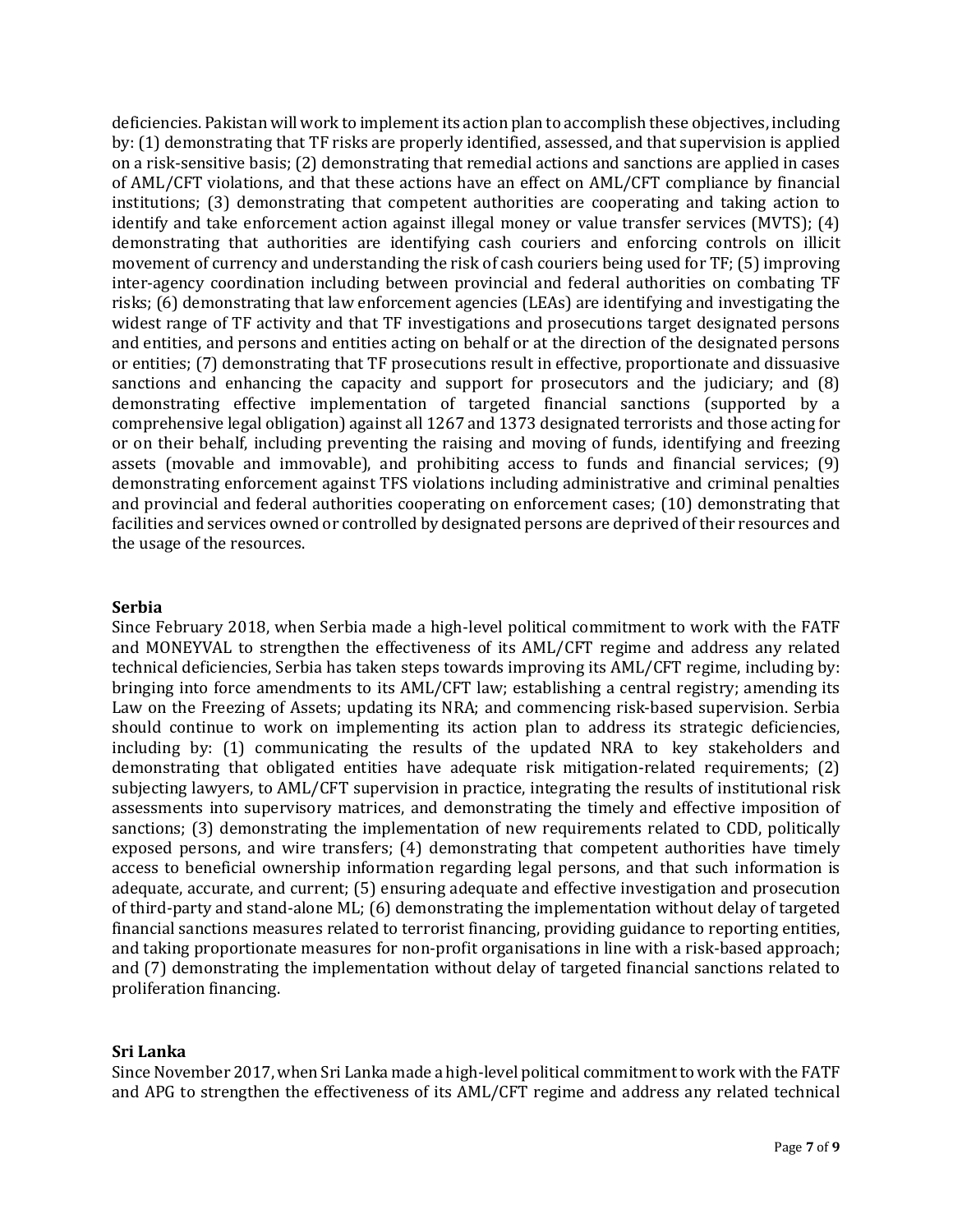deficiencies, Sri Lanka has taken steps towards improving its AML/CFT regime, including by issuing DNFBP sector-specific AML/CFT guidelines, enacting amendments to its Trust Ordinance to establish a central register of trusts, and undertaking outreach to its higher risk DNFBP sectors. Sri Lanka should continue to work on implementing its action plan to address its strategic deficiencies, including by: (1) enacting amendments to the MACMA to ensure that mutual legal assistance may be provided on the basis of reciprocity; (2) enhancing risk-based supervision and outreach to FIs and high-risk DNFBPs, including through prompt and dissuasive enforcement actions and sanctions, as appropriate; (3) continuing to provide additional case studies and statistics to demonstrate that competent authorities can obtain beneficial ownership information in relation to legal persons in a timely manner; (4) continue demonstrating the implementation of the central register of trusts; and (5) establishing a targeted financial sanctions (TFS) regime to implement relevant UNSCRs related to Iran, and demonstrating effective implementation of this and of the UN Regulation related to the DPRK.

### **Syria**

Since February 2010, when Syria made a high-level political commitment to work with the FATF and MENAFATF to address its strategic AML/CFT deficiencies, Syria has made progress to improve its AML/CFT regime. In June 2014, the FATF determined that Syria had substantially addressed its action plan at a technical level, including by criminalising terrorist financing and establishing procedures for freezing terrorist assets. While the FATF determined that Syria has completed its agreed action plan, due to the security situation, the FATF has been unable to conduct an on-site visit to confirm whether the process of implementing the required reforms and actions has begun and is being sustained. The FATF will continue to monitor the situation, and will conduct an on-site visit at the earliest possible date.

### **Trinidad and Tobago**

Since November 2017, when Trinidad and Tobago made a high-level political commitment to work with the FATF and CFATF to strengthen the effectiveness of its AML/CFT regime and address any related technical deficiencies, Trinidad and Tobago has taken steps towards improving its AML/CFT regime, including enacting amendments to legislation improving measures for international cooperation on tax offences and advancing legislation on a number of criminal justice reforms. Trinidad and Tobago should continue to work on implementing its action plan to address its strategic deficiencies, including by: (1) adopting and implementing the relevant measures to further enhance international cooperation; (2) addressing issues related to transparency and beneficial ownership; (3) completing the legislative efforts to enhance the processing of ML charges before the courts; (4) taking measures to enhance tracing and confiscation of criminal proceeds; (5) prioritising and prosecuting TF cases when they arise; (6) enacting the necessary amendments related to TFS and implementing measures to monitor NPOs on the basis of risk; and (7) developing, adopting, and implementing the necessary framework to counter proliferation financing.

#### **Tunisia**

Since November 2017, when Tunisia made a high-level political commitment to work with the FATF and MENAFATF to strengthen the effectiveness of its AML/CFT regime and address any related technical deficiencies, Tunisia has taken steps towards improving its AML/CFT regime, including by adopting AML/CFT supervisory manuals and initiating risk-based supervision for the securities and insurance sectors; issuing the by-laws for the DNFBPs; and applying a risk-based approach to STR